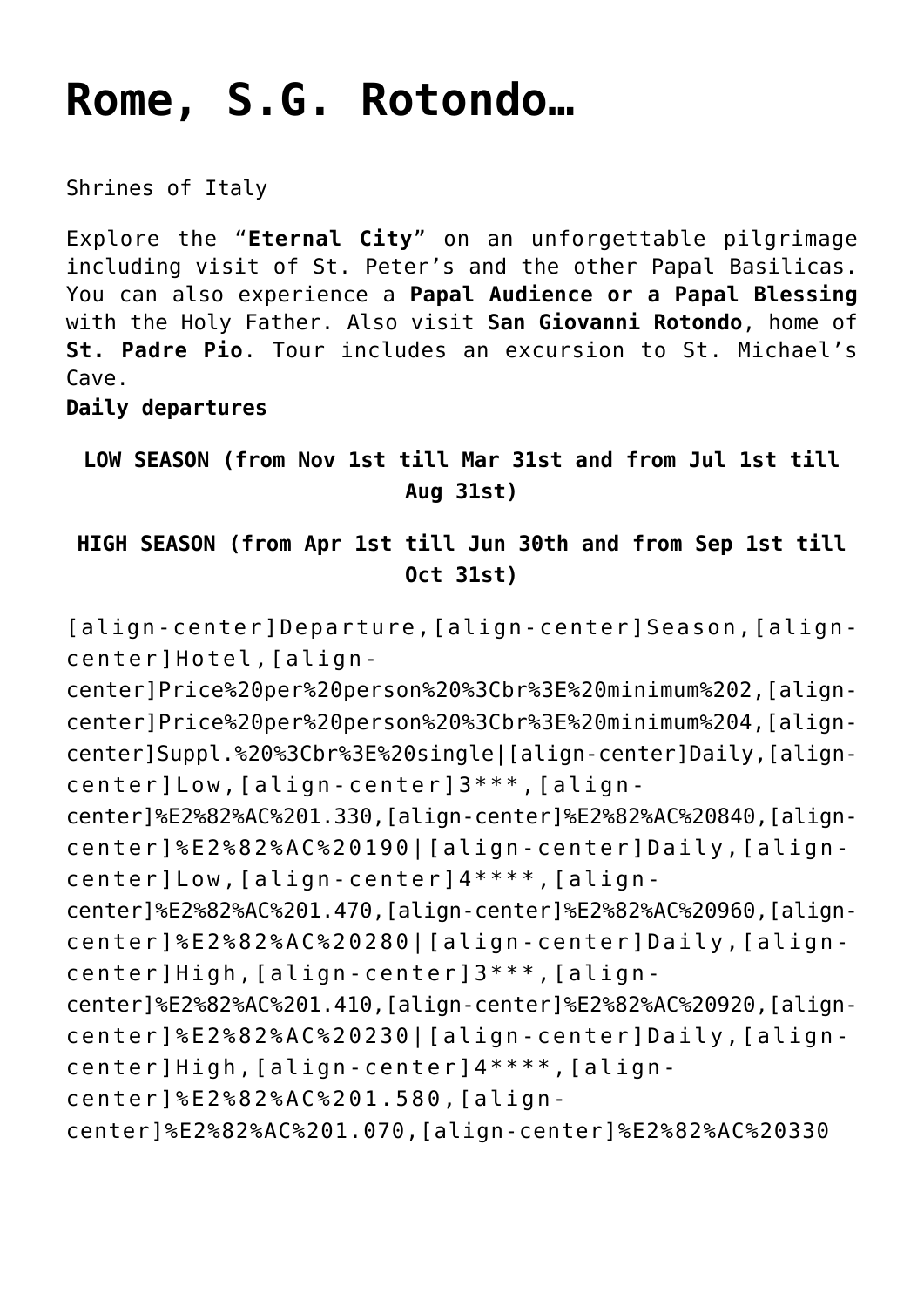## **Supplements and reductions**

## **Reductions** – Free: children 0/2 years old in triple room with two adults – 50% off: children 2/8 years old in triple room with two adults – 25% off: third passenger in triple

# **Foreseen hotels**

*ROME* 3\*\*\* Bonus Pastor – 4\*\*\*\* Cicerone

*SAN GIOVANNI ROTONDO*

3\*\*\* Colonne – 4\*\*\*\* Centro Spiritualità Padre Pio

## **Important information**

- The prices are valid from minimum 4 to maximum 7 people.
- Coronavirus / COVID-19: all our providers (minivan, drivers, local guides, hotels, restaurants, etc.) involved in this tour follow the current policy of each country in order to limit the spread of the Coronavirus pandemic.

### **1 – ROME**

Arrival at the Hotel in Rome and accommodation. Rest of the day at leisure. Overnight in hotel.

### **02 – ROME**

Buffet breakfast in hotel. Today enjoy a full-day sightseeing (with private English-speaking local guide) moving around the "Eternal City" with the metro: in the morning we'll visit St. Peter's Basilica and the beautiful St. Peter's Square. In the afternoon we'll complete the visit of the main Basilicas: the Basilica of St. Mary Major, St. John Lateran with nearby Holy Stairs Church and St. Paul Outside the Walls. Return to your hotel. Overnight in hotel. (B)

#### **03 – ROME**

Buffet breakfast in hotel. Free day for personal visits and activities. (Possibility to participate in the Papal Audience